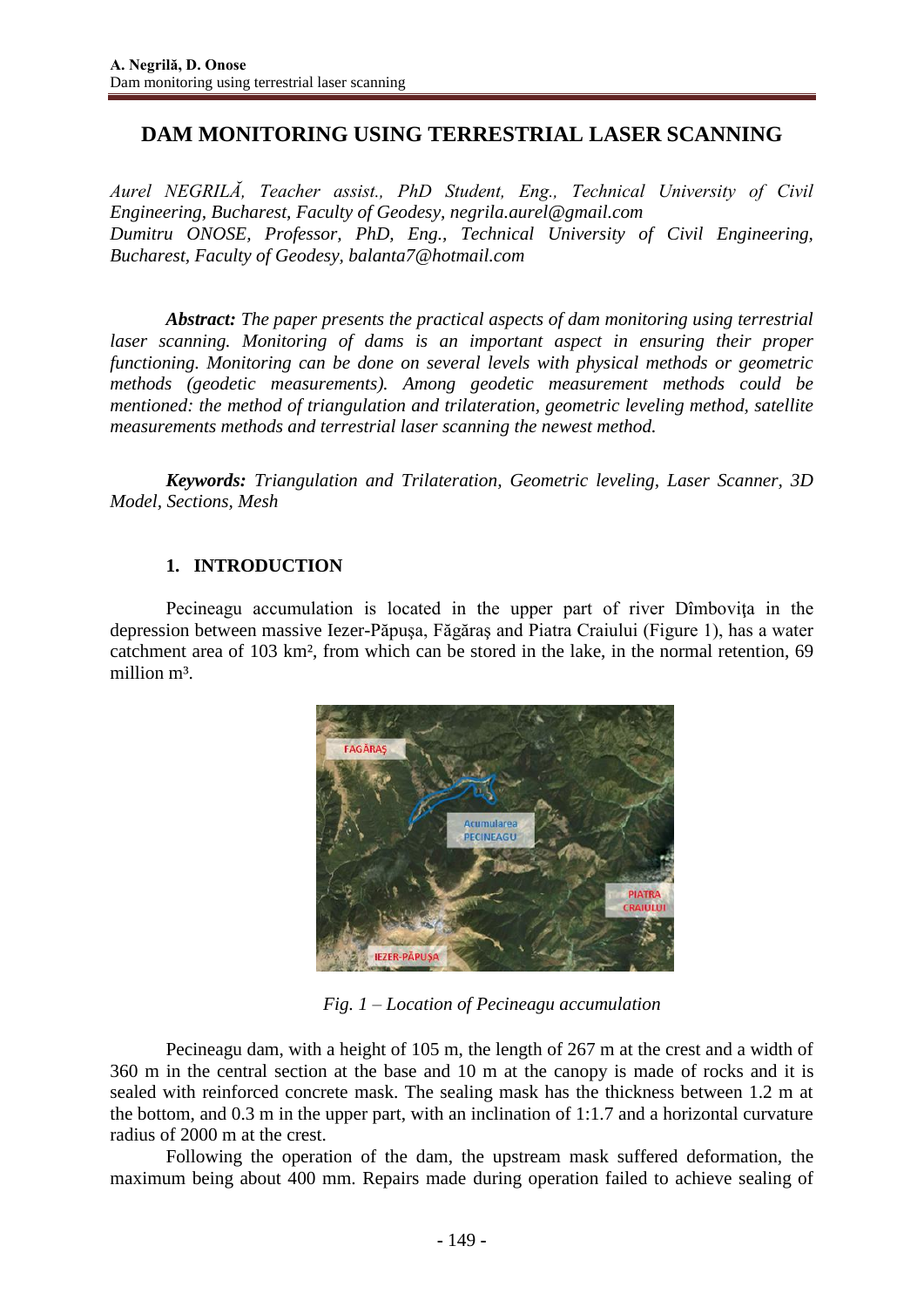the mask, and thus it was chosen the solution of covering it with a Carpi membrane (up to 1095 m elevation). This solution led to the destruction of tracking landmarks placed on the mask and the impossibility to do the measurements using the equipment previously used. The feasible solution, which was chosen for the measurements of the mask covered with the membrane was the use of terrestrial laser scanning technology [2].

### **2. METHODS USED AT THE MEASUREMENT**

Terrestrial laser scanning technology allows measurement of a large number of points placed on the object monitored without the need for them to be accessible but only visible.

The principle of laser scanning system is very simple, the scanner emits a laser beam that is reflected from the object. When measuring a characteristic point on the surface of the object, three observations are made: slope distance and two angles - horizontal angle  $α$  and vertical angle β. Based on these elements the 3D position of the point is determined through conversion from a polar coordinate system to a cartesian system[3].

The measurement result is represented by a set of points that define the monitored object, generally they are called "point cloud".

For the determination of coordinates  $(X, Y, H)$  of points from which the scan was performed I used the method of geometric levelling (for altimetry measurements - H) and method of triangulation and trilateration (for planimetric measurements - X, Y).

The geometric levelling is based on the horizontal visa of the instruments. Geometric levelling instrument is placed in the middle, his horizontal axis is leveled and readings are performed on levelling staves from points A and B. The difference in level will be obtained from the readings on the two levelling staves.

Triangulation and trilateration method allows the determination of planimetric coordinates for points using angular measurements (the horizontal directions) and linear measurements (the horizontal distance) using surveying instruments. Measurements can be performed simultaneously if the used instrument allows angular and linear measurements at the same time or independently, using two different instruments for determinations. The method involves stationing of known coordinates points and targeting new points, and where it is possible stationing new points determination will be made to other old and new points.

#### **a. Equipment used for measurements**

For the determination of planimetric coordinates of the network points from wich I performed terrestrial laser scanning was used the total station Leica Builder 300RM, which has the accuracy of determining angles of 3", with the electronic angle compensation on two axes, and the accuracy of determining distances using prism of  $2 \text{ mm} + 2 \text{ ppm}$ . At determination of the point height has been used a Trimble Dini 0.3 type electronic level, with accuracy of  $\pm$  0.3 mm / km double leveling and possible readings order of 0.01 mm on invar barcode staves with a length of 2 m. Scanning the upstream face was performed with terrestrial laser scanner Leica Scan Station 2, which has the accuracy of determining the spatial position of the points of  $\pm$  6 mm to 50 m and surface modeling accuracy of  $\pm$  2 mm.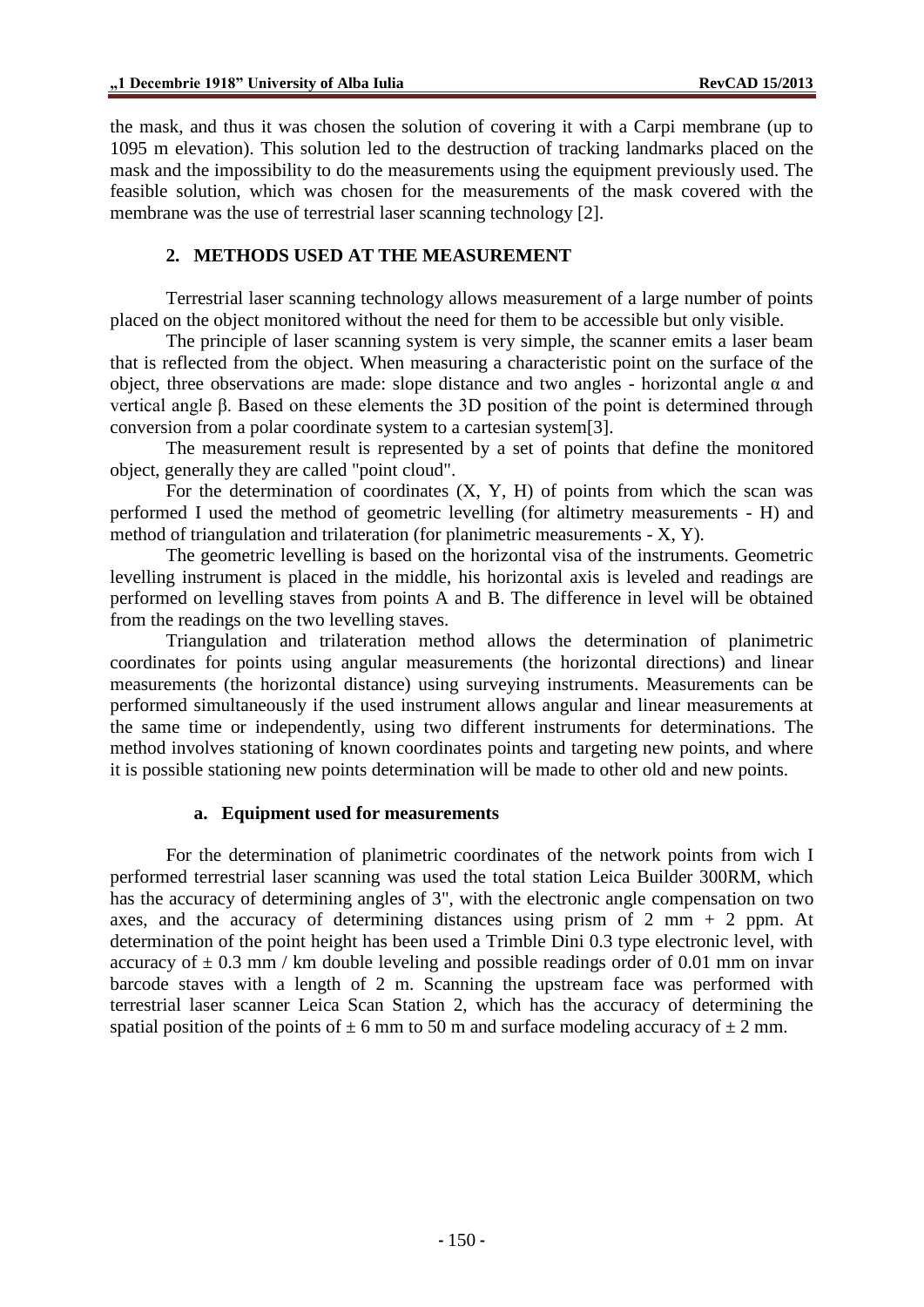

*Fig. 2 – Equipment used for measurements (laser scanner, level, total station)*

### **b. Measurements**

In order to cover with terrestrial laser scanning measurements the uncovered upstream face (water elevation at 1052.4 m) were marked six projected points (SW1, SW2, SW3, SW4, SW5, SW6 – Figure 3), whose coordinates (X, Y, H) were determined using the triangulation and trilateration method for planimetry and geometric leveling method for altimetry.



*Fig. 3 – New placed points*

For determining coordinates of new points in the coordinate system of the dam were used existing old points from the monitoring network.

Aspects from the measurements can be viewed in the following figures.



*Fig. 4 – Measurements using laser scanner*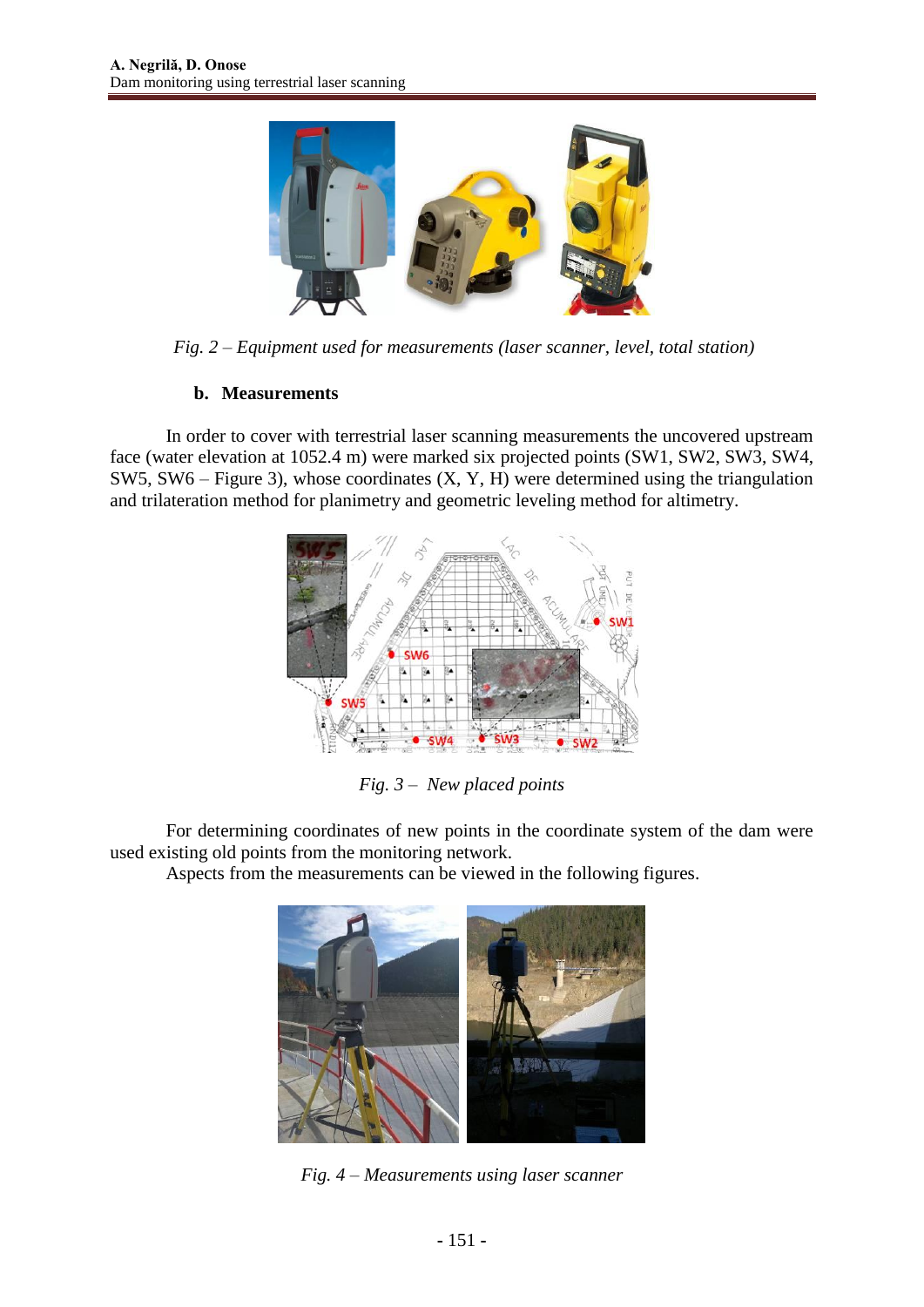

*Fig. 5 – Triangulation-trilateration measurements*



*Fig. 6 – Geometric levelling measurements*

Terrestrial laser scanning was performed from points SW1, SW2, SW3, SW5 and SW6.

Scanning in each point lasted about 25 minutes, during this interval were taked first the panoramic images of the scanned area, after the effective scanning of the area was made and in final recording of sighting targets (Figure 7).



*Fig. 7 – Panoramic images, point cloud and sighting target taken during scanning*

Georeferenced point clouds were put together in the same file, thus obtaining the upstream face unfiltered 3D model containing 2807094 points.

The next step involves filtering (removing) the points that do not belong to the study area, resulting the 3D model filtered wich contains 2312922 points after filtration (Figure 8).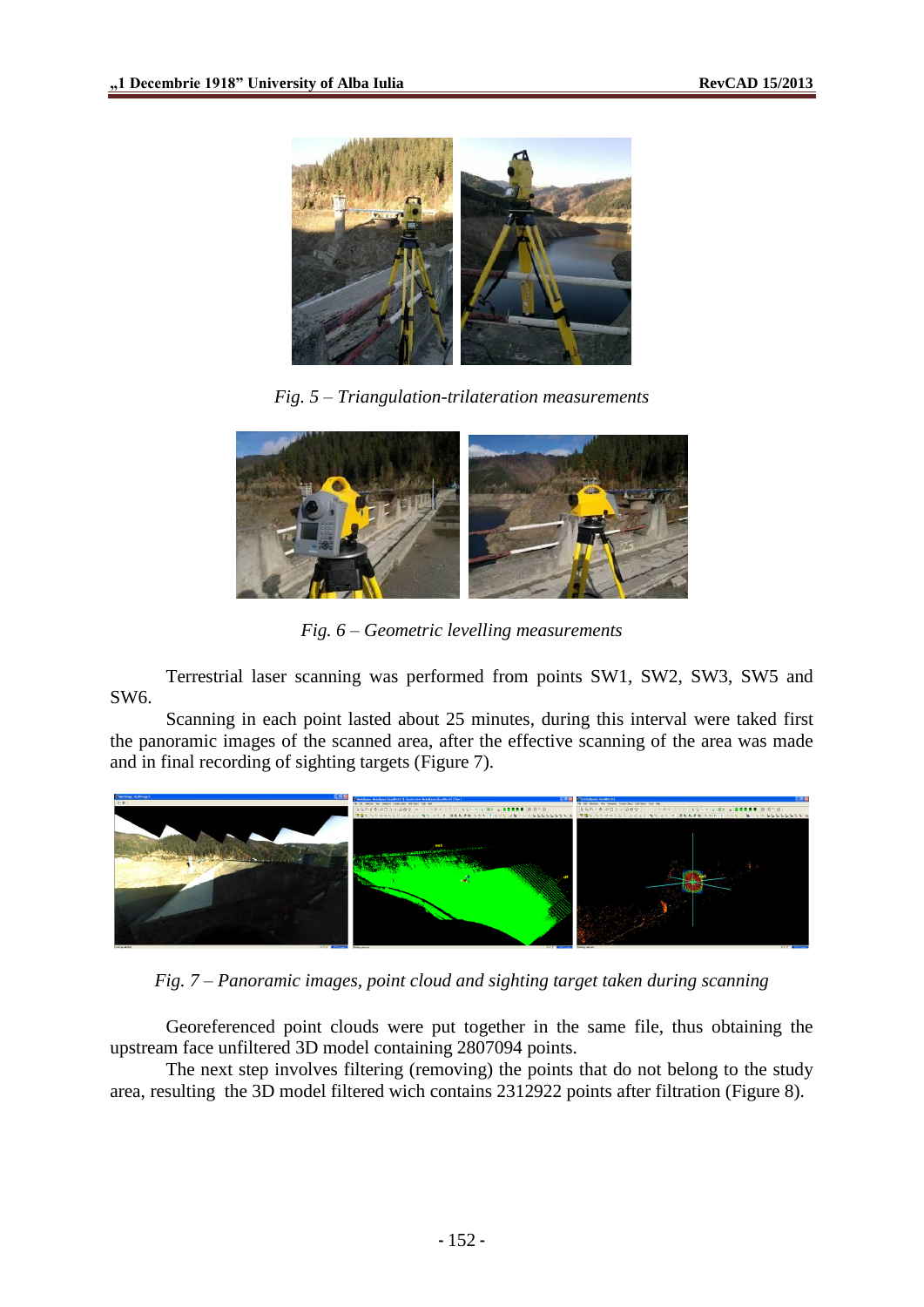

*Fig. 8 – Filtrate 3D model – top right view*

The final step in managing the point clouds is to unite and uniform them (Figure 9), obtaining the final 3D model of the area, wich contains 1889076 points.



*Fig. 9 – Unification of point clouds and obtaining the final 3D model*

The final 3D model can be managed in several ways and can generate from it sections in any desired direction, which can be compared with the generated section on the same lines for models made at different times or with sections generated from the theoretical model. Another way for the management is to create a "mesh" (that best approximates the measured object) on the entire model or parts of the model. Then by overlapping with theoretical model or "mesh" generated at different times the deformations can be observed.

### **3. Comparisons that can be made between stages of measurements**

After initial tests at Pecineagu in May 2012 I generated a model (Figure 10) of the upstream face for which at the time the membrane Carpi was installed up to the level of 1060 m, and the water level was at 1056.7 m.



*Fig. 10 – The 3D Model - May 2012*

The two models can be compared using the sections or the mesh determined previously.

Comparing the sections generated on the same alignment can be done visually in Cyclone application, where you can see the difference between them [1]. In Figure 11 we have the green profiles generated from the model in November 2012 and with red profiles in May 2012.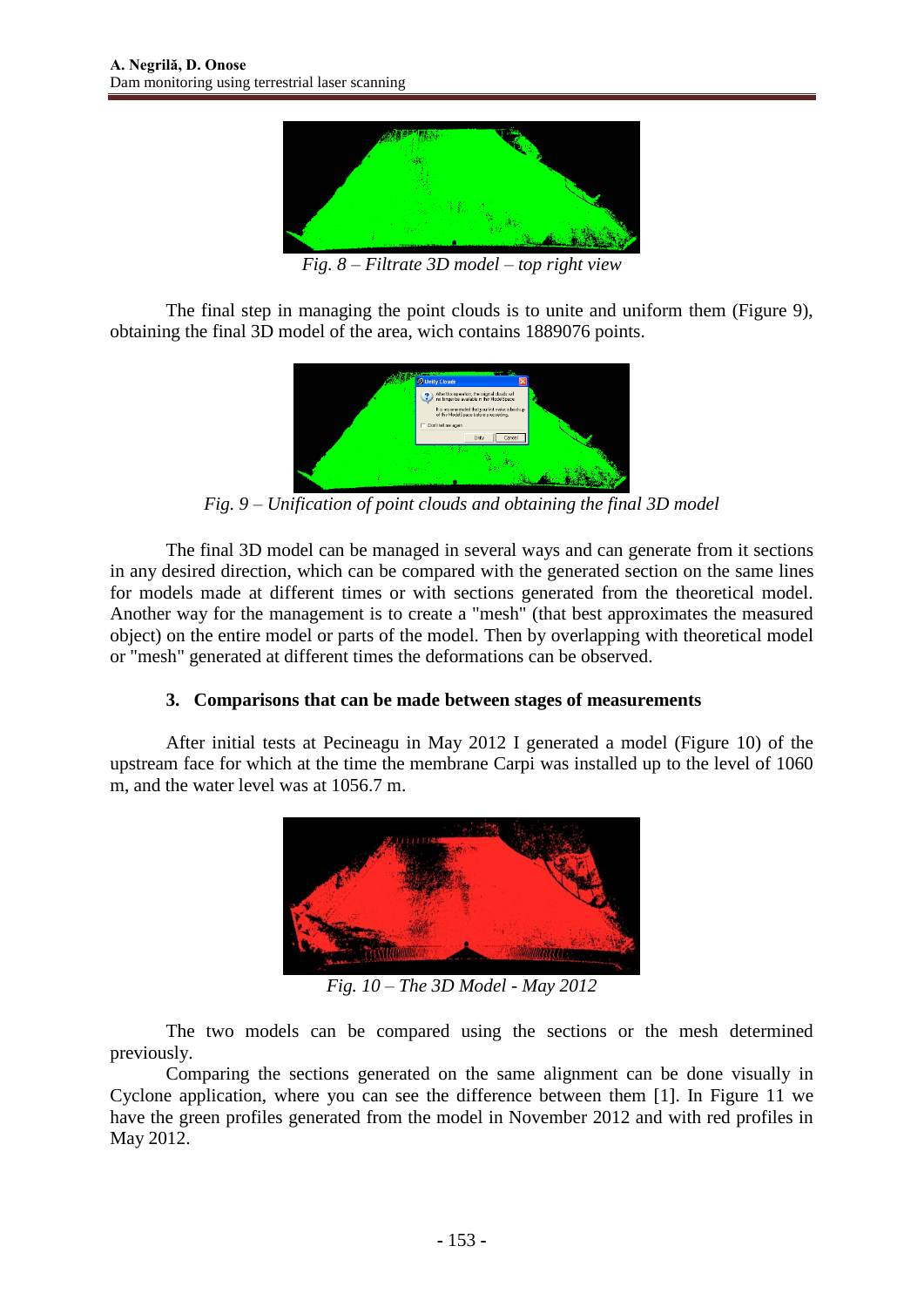

*Fig. 11 – Overlapping profiles*

From the overlap between them we can see the areas where the models is intersecting (alternating red-green) and areas where a model is above the other (a single predominant color). In general for areas between 1056.7 m and 1060 m elevation and between 1095 m and 1117 m elevation the two models intersect, there having the same elements measured in the two stages (upstream face covered by membrane - down and uncovered area of upstream face - up), the differences being due to measurement error. In the area between 1060 m and 1095 m elevation the model from November 2012 is above the model from May 2012, this area was covered during this time with the membrane. An example of the values determined in the vertical plane between the two models can be seen in Figure 12, where there is a difference of 28 mm for the flat area and 110 mm for the channel separation.



*Fig. 12 – Measuring the differences between models in Cyclone application*

Comparisons can be made also if sections are exported to other CAD environments. For example, in Figure 13 I generated two profiles for which length scale is 10 times smaller than the scale of heights, here we can notice more clearly the difference between the two sections. The measured values vary between 17 mm and 30 mm for the area between two separation channels, and for two consecutive separating channels the values are 104 mm respectively 91 mm.



*Fig. 13 – Measuring the differences between models in CAD environment*

Working with sections can be time consuming unless there is the posibility for automated creation of results and allow only comparisons for sections generated through the same point.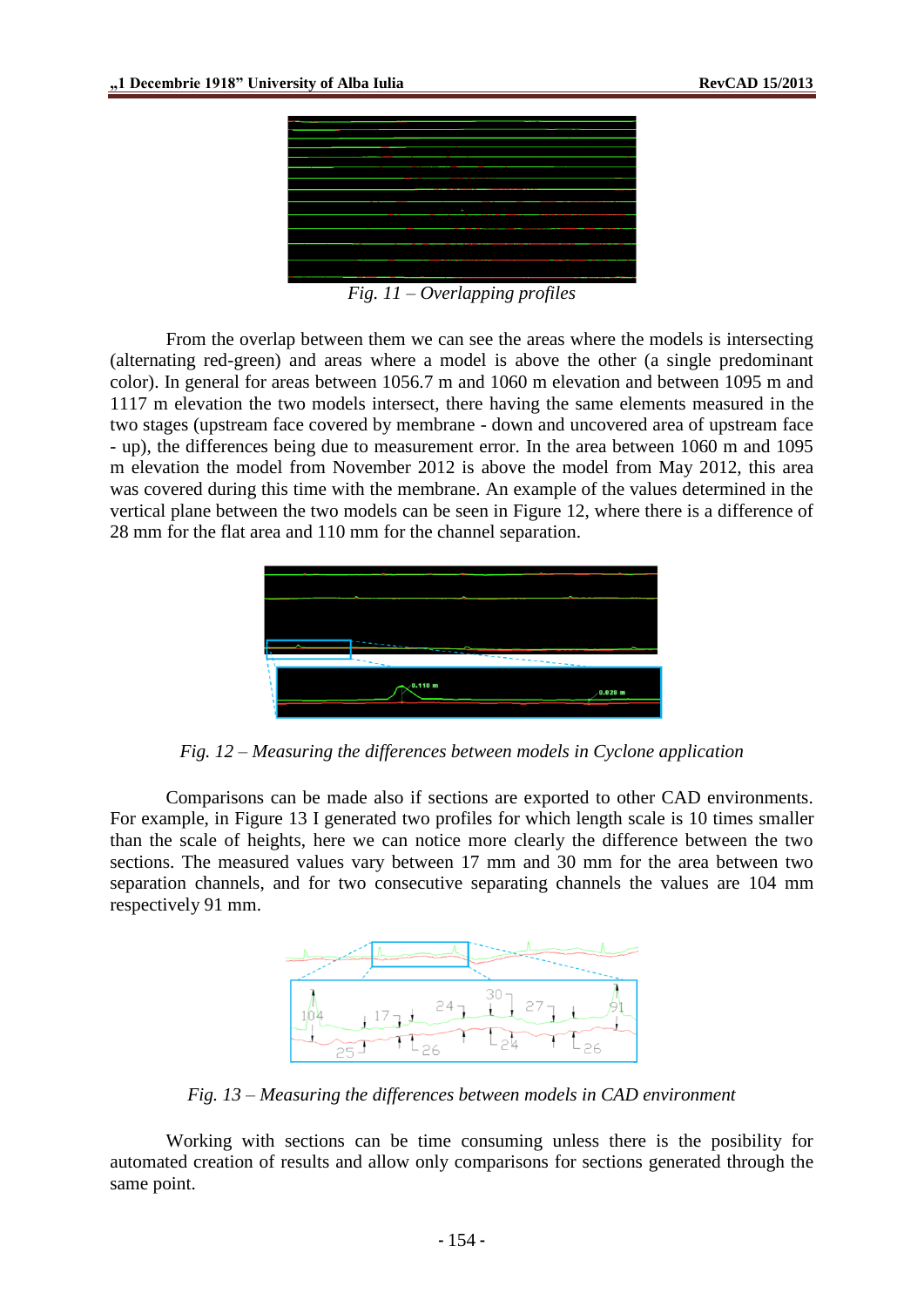If you want to compare largest areas solution would be to use mesh surfaces, but this mode requires powerful computing equipment and specialized applications.

To see this mode of operation, using Cyclone application the same location has been selected (defined by  $X = 1000$ ,  $Y = 400$ ,  $X = 1150$ ,  $Y = 420$ ) for the two models, and the corresponding mesh surfaces were generated (figure 14).



*Fig. 14 – Mesh Surfaces of the two stages (red-May, green-Nov)*

Comparison of mesh surfaces can be made visually (Figure 15) and automatically using the function of surface deviation calculation, this function can determine the deviation from a reference plane or between two surfaces (Figure 16).



*Fig. 15 – Overlapping of mesh surfaces*



*Fig. 16 – Determination of deviation between two overlapping mesh surfaces*

If you select two mesh surfaces you can set up the following parameters: step grid, the possibility of generating contours of the resulting differences, generating a table with the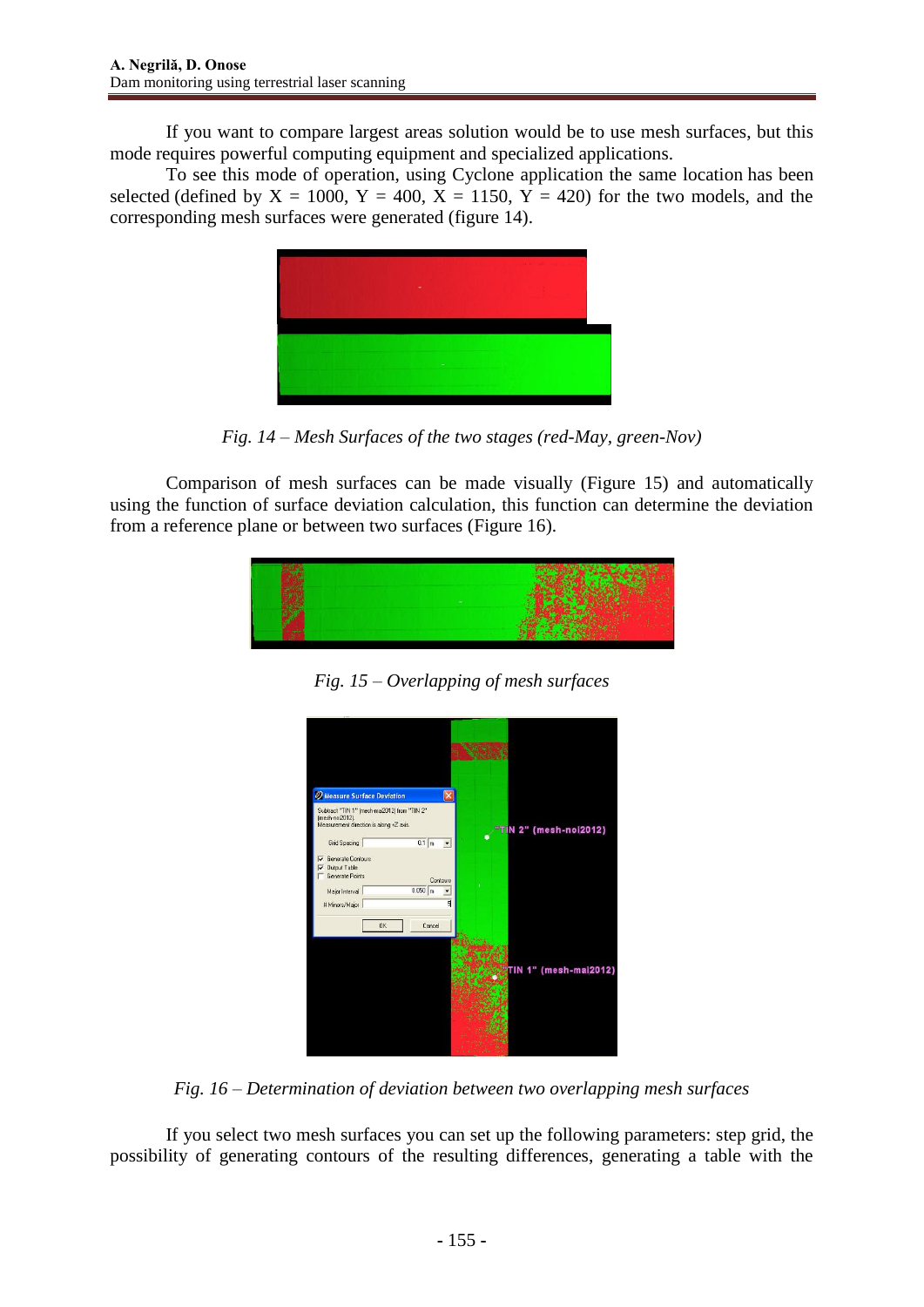differences or generating points on grid nodes, if it is set the generation of curves you can establish the equidistance of the main level curves and the interval between normal curves.

The result closest to reality is to generate directly the level curves (Figure 17) which will have zero value at the intersection of surfaces, the  $+$  sign if the reference surface is below and - sign if the reference surface is above.



*Fig. 17 – Level curves generated from the deviation between two mesh surfaces*

If they are exported to different working environment the curves can be selected independently and you could assign a color for them to be highlighted or they can be selected in groups, assigning to the curves with zero value a color and to those with the  $+$  and  $-$  sign other two colors, as can be seen in Figure 18.



*Fig. 18 – Color-coded level curves (blue - zero value curve, green - positive value curves, red - negative value curves)*

Similar results are obtained using a dedicated application to compare point clouds (CloudCompareV2 - Figure 19). This has the advantage that it is an opensource application (free) that has implemented various advanced algorithms which allow working with point clouds. It can compare the point clouds, mesh surfaces generated for this, obtaining a map of the deformation.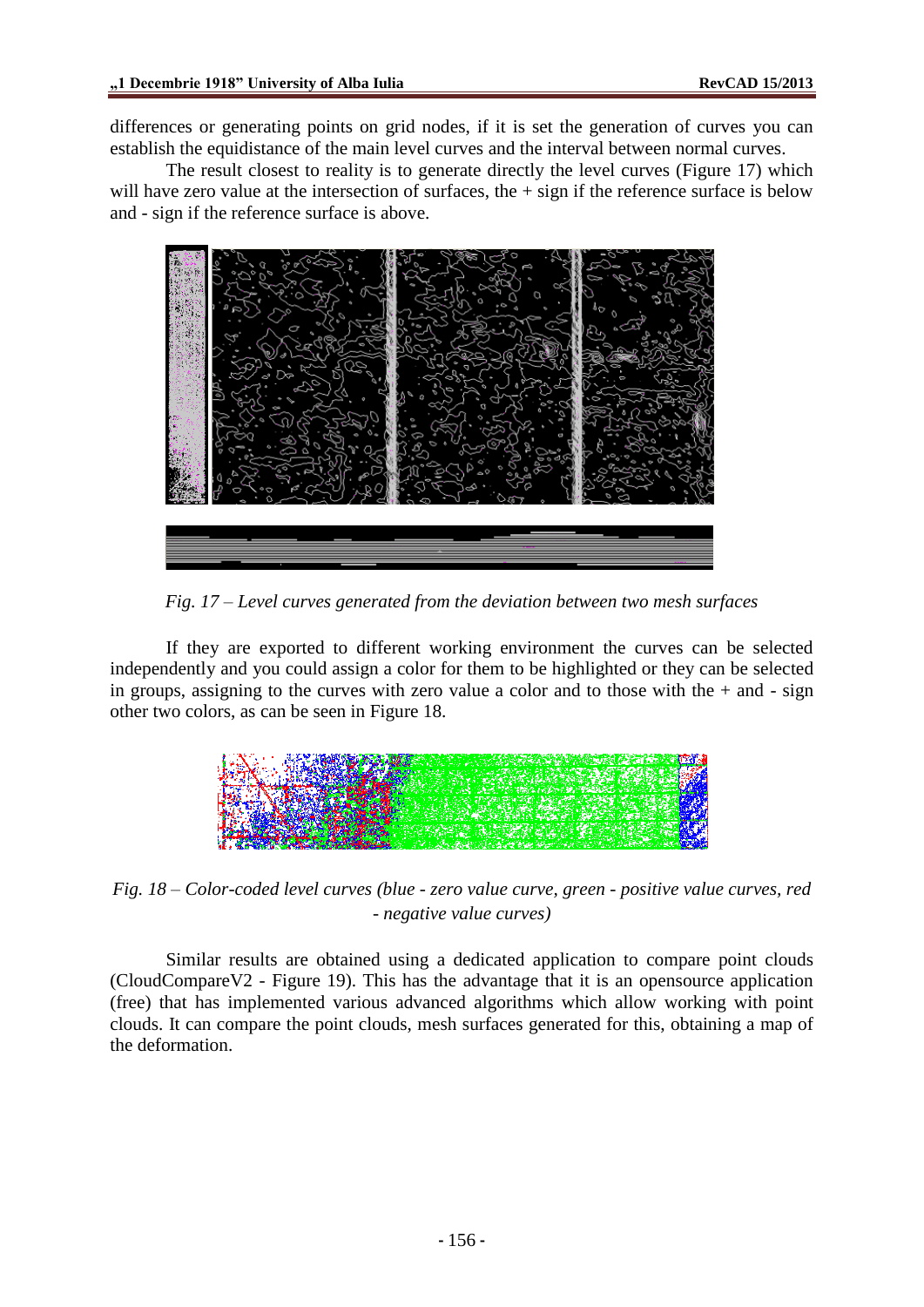

*Fig. 19 – Determination of displacements using the application CloudCompareV2*

Similar to the use of sections can be compared the level curves generated for each mesh surface in part, the results beeing similar (Figure 20), since for this case the values are determined in the horizontal plane and for sections in a vertical plane.



*Fig. 20 – Measuring the differences between the level curves*

### **4. CONCLUSIONS**

Following the measurements in November 2012 I have obtained the 3D model of the upstream face bared of water, vegetation, and natural household waste. On the basis of final 3D model were generated vertical section, on two alignments parallel to the axes of the planimetric coordinate system. Also on the basis of final 3D model mesh surface was generated, and then for the mesh surface level curves were generated.

Based on a 3D model generated from measurements taken in May 2012 I have generated the same elements as in the case of the model from November 2012 and has been shown the comparisons that can be made on this basis.

The advantage of using terrestrial laser scanning method is that it can be obtained 3D models of the monitored objective in a very short time, at raised density of the points, thereby eliminating the possibility of omitting the measurements on areas of interest [4]. Then based on the 3D model you can make different comparisons to the previous models to see if the monitored object has undergone deformation.